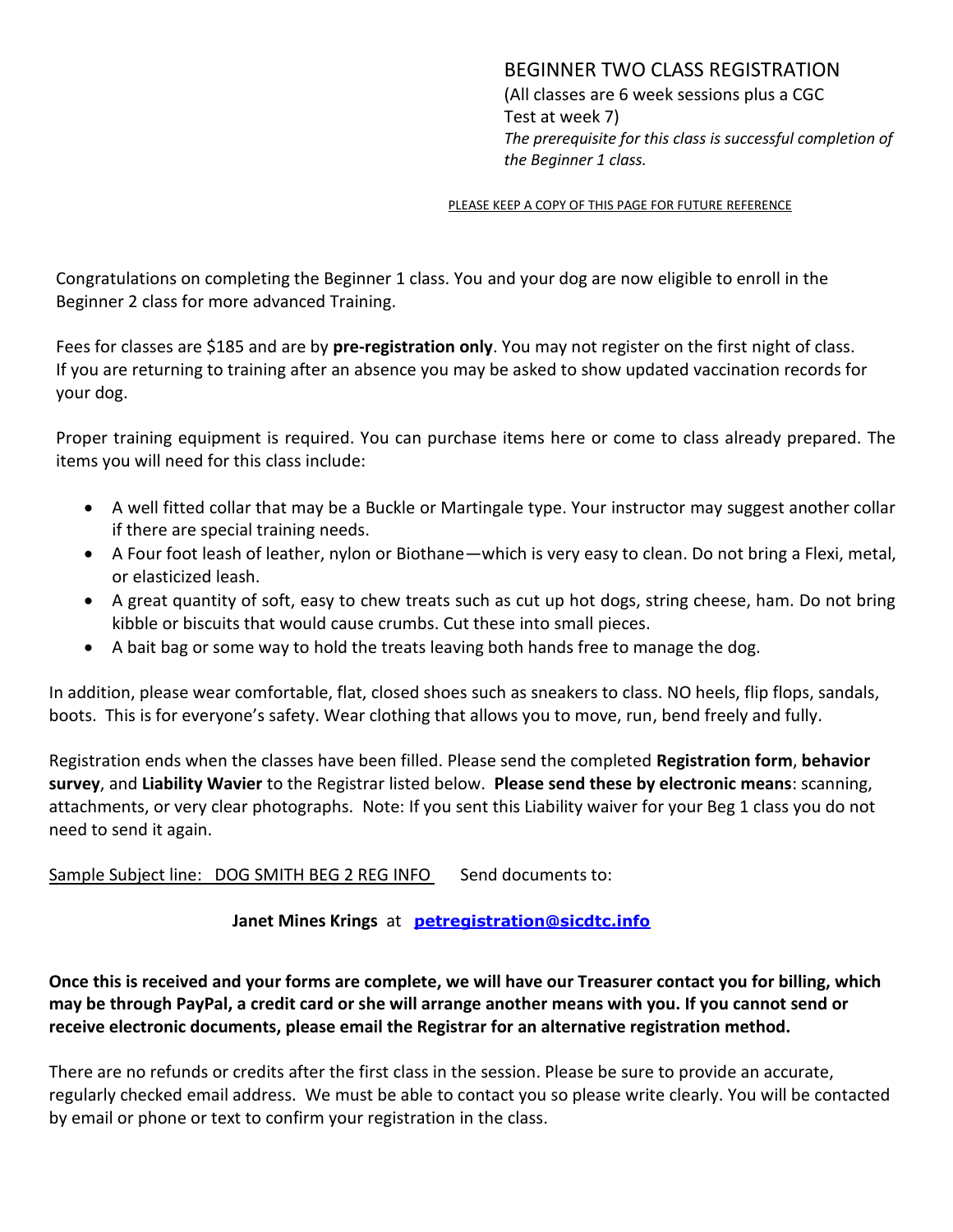### **COVID-19 CONSIDERATIONS PLEASE READ CAREFULLY**

We understand that our world has taken on a new risk that we all share, but by working together in smart and reasonable ways we can move closer to the kind of life we can all enjoy together.

In order to keep our classes safe for all, we are following guidelines established by NY State and the CDC and require all students and instructors to comply with the following:

- We ask everyone to carefully read and sign our Release and Assumption of Risk Agreement, including the Covid-19 Liability Release Waiver. Keep a copy for your records. We will consider your class registrations your ongoing agreement. Please return a signed copy to us on the first day of class.
- You may remain without a mask inside the building if you feel well and have been vaccinated.
- If you have not been vaccinated please continue to wear a mask that fully and consistently covers your nose and mouth. ALL CHILDREN UNDER THE AGE OF 18 YEARS OF AGE MUST REMAIN MASKED.
- If you feel you are unwell…do not come to class. Please contact your instructor or registrar if you do become ill with Covid-19 so we can accurately trace any contacts that might include the club.
- We are limiting teams in the building to One Handler, One Dog, and One Observer. The Observer can be any Adult or a child (masked). We allow Junior Handlers aged TEN or above as long as they can physically handle the dog.
- A special RELEASE FORM for Juniors is required—be certain to note on your Registration form that a child (age 10-17) will be handling in class. Please do not just show up with a child without first informing us. The instructor will have the final say on this.
- The Handler needs to be the SAME handler throughout the class. Do not switch off week to week.
- Give your leashes a gentle bath before class by dunking them in a sink of soapy water, rinsing, then let them air dry.
- Bring a play toy to class…but leave the fuzzy ones at home. They are harder to keep clean. Dunk the smooth plastic ones in a soapy bath and pat dry.
- Be prepared to receive class notes electronically. Either by email, or as attachments. You may need to learn how to download files. It is useful to create a separate folder in your computer for each class you take. We are trying to eliminate handling a lot of the paper we typically generate and the mail. We would like your help and cooperation—but realize not everyone has the same equipment or skills. If you do not know how to access something—TELL US—and we will try another way to get you the information you need for class.
- We have a small store, Barkingham Palace where you can buy treats, collars, leashes, toys and other things. In consideration of trying to limit exposure to the virus—we ask that you do NOT enter the store—but look from the observation window in the hallway. The store is small, and our store manager, Gladys, will be happy to pick up and point out anything you want to see. If your dog needs to be fitted with a new collar, she will bring you and your dog to an adjoining room...Ring A…where there is a lot more room to move and socially distance.
- Paying for items from Barkingham Palace: Checks, PayPal (using the QScan through your cell phone PayPal App) are ideal. We would like to minimize the handling of cash.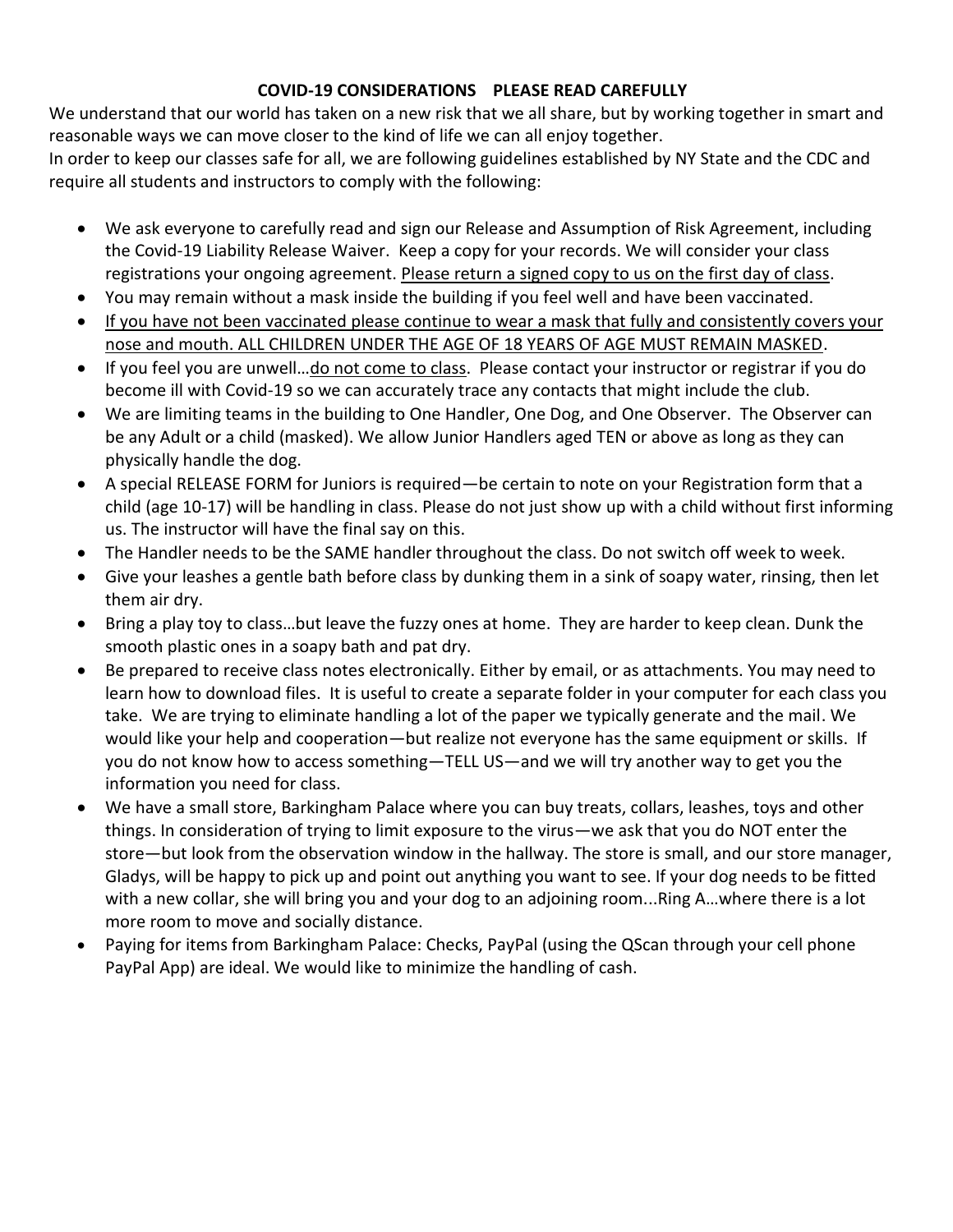# **Staten Island Companion Dog Training Club Beginner 2 Class Registration Application**

| order reserving your spot in class.                                                                                                                                                                                            | Registration is on a first come, first served basis, with the completed registration forms and your check or money |  |  |
|--------------------------------------------------------------------------------------------------------------------------------------------------------------------------------------------------------------------------------|--------------------------------------------------------------------------------------------------------------------|--|--|
|                                                                                                                                                                                                                                |                                                                                                                    |  |  |
|                                                                                                                                                                                                                                |                                                                                                                    |  |  |
| Fee to be paid: Network of the same of the same of the same of the same of the same of the same of the same of the same of the same of the same of the same of the same of the same of the same of the same of the same of the |                                                                                                                    |  |  |
|                                                                                                                                                                                                                                |                                                                                                                    |  |  |
| Cell Phone Number: ____________________________Work Phone Number: _________________________________                                                                                                                            |                                                                                                                    |  |  |
|                                                                                                                                                                                                                                |                                                                                                                    |  |  |
|                                                                                                                                                                                                                                |                                                                                                                    |  |  |
|                                                                                                                                                                                                                                |                                                                                                                    |  |  |
|                                                                                                                                                                                                                                |                                                                                                                    |  |  |
| Spayed/Neutered ________________                                                                                                                                                                                               |                                                                                                                    |  |  |
|                                                                                                                                                                                                                                |                                                                                                                    |  |  |
| Who was your Instructor(s)? Note that the contract of the contract of the contract of the contract of the contract of the contract of the contract of the contract of the contract of the contract of the contract of the cont |                                                                                                                    |  |  |
|                                                                                                                                                                                                                                |                                                                                                                    |  |  |
|                                                                                                                                                                                                                                |                                                                                                                    |  |  |
| Has your dog ever attempted to bite or has bitten anyone? _______ Yes __________ No                                                                                                                                            |                                                                                                                    |  |  |
|                                                                                                                                                                                                                                |                                                                                                                    |  |  |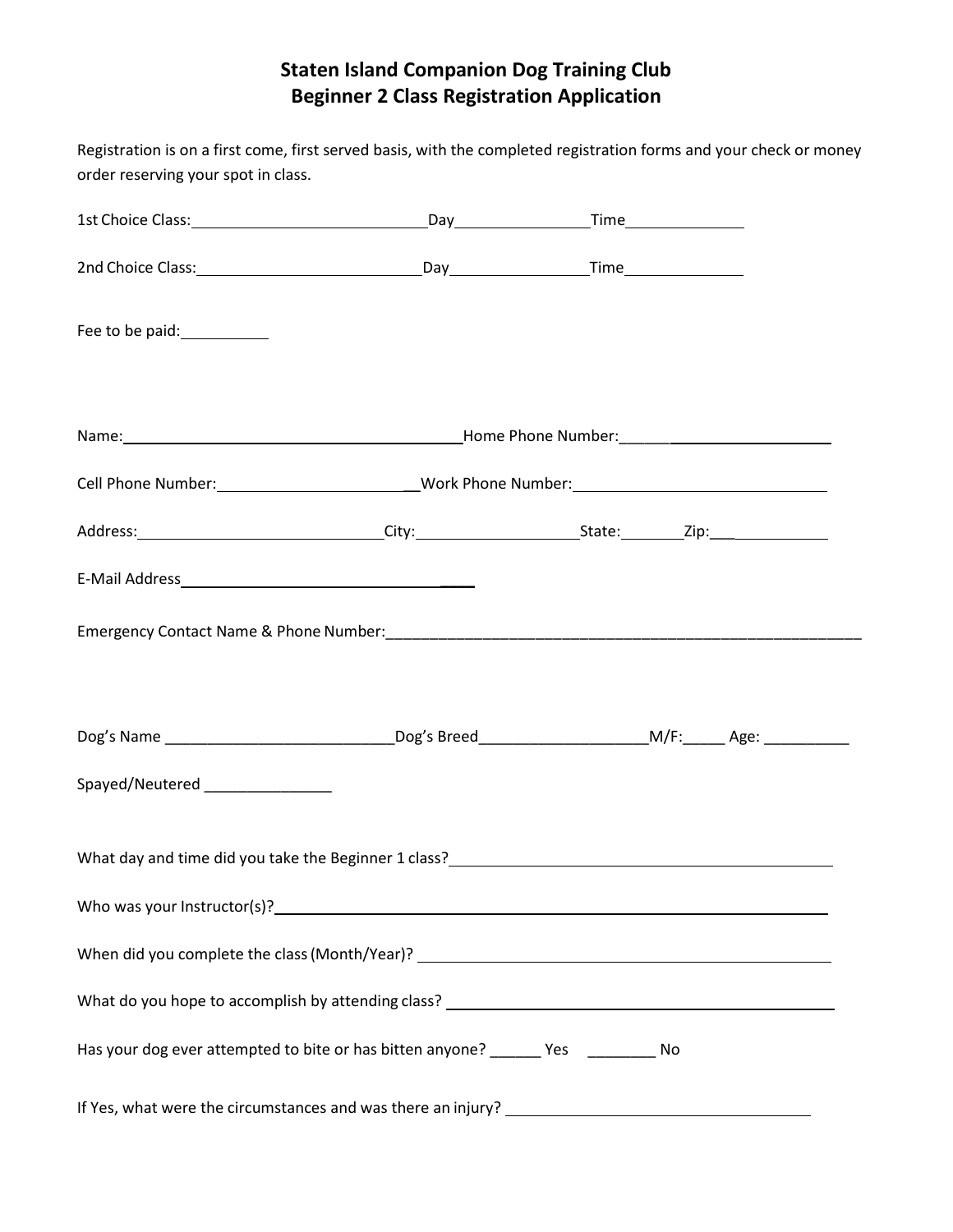#### Release and Assumption of Risk Agreement ("The Agreement")

I have elected to enroll with Staten Island Companion Dog Training Club located in Staten Island, New York, ("the premises"). In consideration for my enrollment at said location, or at any other location within the State of New York, I represent, acknowledge and agree as follows.

I acknowledge and agree that this Agreement covers and is intended to release and provide other benefits, legal protections, and consideration to the Staten Island Companion Dog Training Club, and their respective and collective agents, owners, officers, managers, shareholders, affiliates, volunteers, participants, employees, and all other persons or entities acting in any capacity on their respective or collective behalf (collectively, "SICDTC" or "Releasee").

#### RELEASE OF POTENTIAL INJURIES

I acknowledge and agree that my voluntary enrollment in instructional courses, seminars, trials/events, use of the Agility Field, ingress and egress on the premises, membership, and/or participation in any other activities or meetings offered by SICDTC is inherently dangerous and I agree to assume these risks. These risks include, but are not limited to, damage to personal property, physical or emotional injury, illness, and contracting the novel Coronavirus, also known as SARS-CoV-2, (COVID-19) to myself, my dog(s), third parties, and/or any or all persons who enter the premises or otherwise participate in the above activities. I understand that such risks simply cannot be eliminated without jeopardizing the essential qualities of the activity, which I further agree is for instructional purposes and completely voluntary. I acknowledge and agree that, while the activities that take place at the SICDTC are monitored by SICDTC employees, trained volunteers, and/or members it is not feasible for the SICDTC to monitor the activities and actions of all patrons and dogs at all times or simultaneously. In addition, I acknowledge that the dogs at the premises, including my own, may be difficult to control, even when handled with the greatest amount of care. I assume any and all risks inherent in my participation or presence at the premises. Furthermore, while the SICDTC employees and staff seek to the ensure safety of all patrons, they may be unaware of a participant's health or abilities.

#### RELEASE OF LIABILITY

The Releasing Parties hereby forever, irrevocably and unconditionally release, waive, relinquish, discharge from liability and covenant not to sue SICDTC, and their successors, predecessors-in-interest, and insurers (collectively, the "Releasees") from any and all claims, demands, rights, actions, suits, causes of action, obligations, debts, costs, losses, charges, expenses, attorneys' fees, damages, judgments and liabilities, of whatever kind or nature, in law, equity or otherwise, whether now known or unknown, suspected or unsuspected, and whether or not concealed or hidden, related to or arising, directly or indirectly, from my enrollment, participation, and use of the premises and/or its equipment, my entry into the premises, the condition, maintenance, inspection, supervision, control or security of the premises, the failure to warn of conditions in connection with the premises, and/or the acts or omissions of SICDTC or any of the Releasees, including, without limitation, the negligence of Releasee, any claim of negligence, failure to warn or other omission, property damage, personal injury, emotional injury, illness, bodily harm, paralysis or death. I agree to assume and accept all risks arising out of, associated with or related to participation in the activities offered by and the SICDTC and use of the premises, including any and all risks caused by the negligence of Releasee. I understand that this release and waiver applies to participation in instructional courses, seminars, use of the Agility Field, trials/events, ingress and egress from the premises, and all activities that I engage in at the premises, whether inside or outside. In the event that any claim released herein is brought by, or asserted on behalf of, the Releasing Parties, or by any other party, I shall immediately defend, indemnify and hold harmless the Releasees from any suit, claim, loss or liability, including reasonable attorneys' fees, associated therewith arising from my presence or my dog's(s') presence at the premises and from any alleged liability of SICDTC, including its own negligence.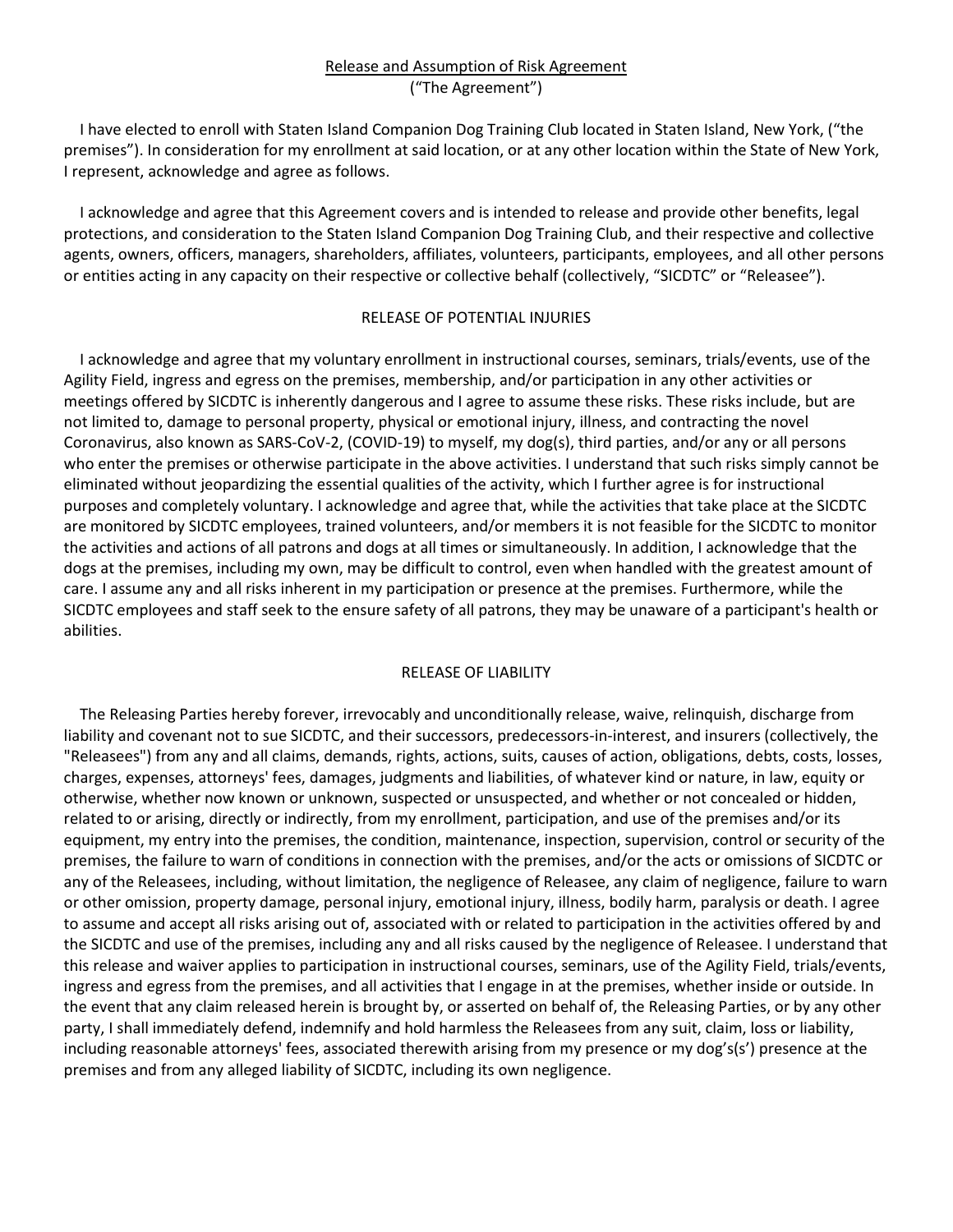#### COVID-19 LIABILITY RELEASE WAIVER

The World Health Organization and the Centers for Disease Control (CDC) have declared the novel Coronavirus, also known as SARS-CoV-2, (COVID-19) a worldwide pandemic. Due to its capacity to transmit from person-to-person through respiratory droplets and other means, the risk of transmission cannot be eliminated even through adherence to state, federal, and local guidelines.

In consideration of my participation in the foregoing, the undersigned acknowledges and agrees to the following:

- $\checkmark$  I am aware of the existence of risk by virtue of my presence at the premises and/or my participation in courses, seminars, or activities of the SICDTC that may cause injury or illness such as, but not limited to Influenza, MRSA, or COVID-19 that may lead to paralysis or death;
- $\checkmark$  I have not experienced symptoms of fever, fatigue, difficulty in breathing, or dry cough or any other symptoms relating to COVID-19 or any communicable disease within the 14 days prior to the start date of any activity in which Ienroll;
- $\checkmark$  I, or any member(s) of my household, have not traveled by sea or by air, internationally within the past 30 days prior to the start date of any activityin which I enroll;
- $\checkmark$  I, or any member of my household, have not visited any area within the United States that was reported to be highly affected by COVID-19, including any location with a travel advisory as designated by the State of New York (see https://coronavirus.health.ny.gov/covid-19-travel-advisory) in the past 30 days prior to the start date of any activity in which I enroll;
- $\checkmark$  I, or any member(s) of my household, have not been diagnosed or tested positive as being infected with the COVID-19 virus within the last 30 days;
- $\checkmark$  I agree not to enter the premises, interior or exterior, including the Agility Field, or participate in any instructional classes or other activities if any of the above circumstances arise.

Following the pronouncements above I hereby declare the following:

I am fully and personally responsible for my own safety and actions while and during my participation in any activities at the premises of the Staten Island Companion Dog Training Club ("SICDTC") and I recognize that my voluntary participation or presence at the premises renders me, or any person or dog I bring to the premises, at risk of contracting COVID-19.

With full knowledge of the risks involved, I hereby release, waive, discharge SICDTC, its board, officers, independent contractors, affiliates, employees, representatives, successors, agents, and assigns from any and all liabilities, claims, demands, actions, and causes of action whatsoever, directly or indirectly arising out of or related to any loss, damage, injury, or death, that may be sustained by me, my dog, my family, or anyone that I bring to the premises related to COVID-19 while participating in any activity while in, on, or around the premises or while using the facilities, including without limitation any negligence of the Staten Island Companion Dog Training Club, that may lead to unintentional exposure or harm due to COVID-19. My voluntary participation and presence at the premises assumes the risks set forth above.

I agree to indemnify, defend, and hold harmless SICDTC from and against any and all costs, expenses, damages, lawsuits, liabilities and/or claims arising whether directly or indirectly from or related to any and all claims made by or against any of the Released parties due to injury, loss, or death from or related to COVID-19 including without limitation any negligence of the Staten Island Companion Dog Training Club.